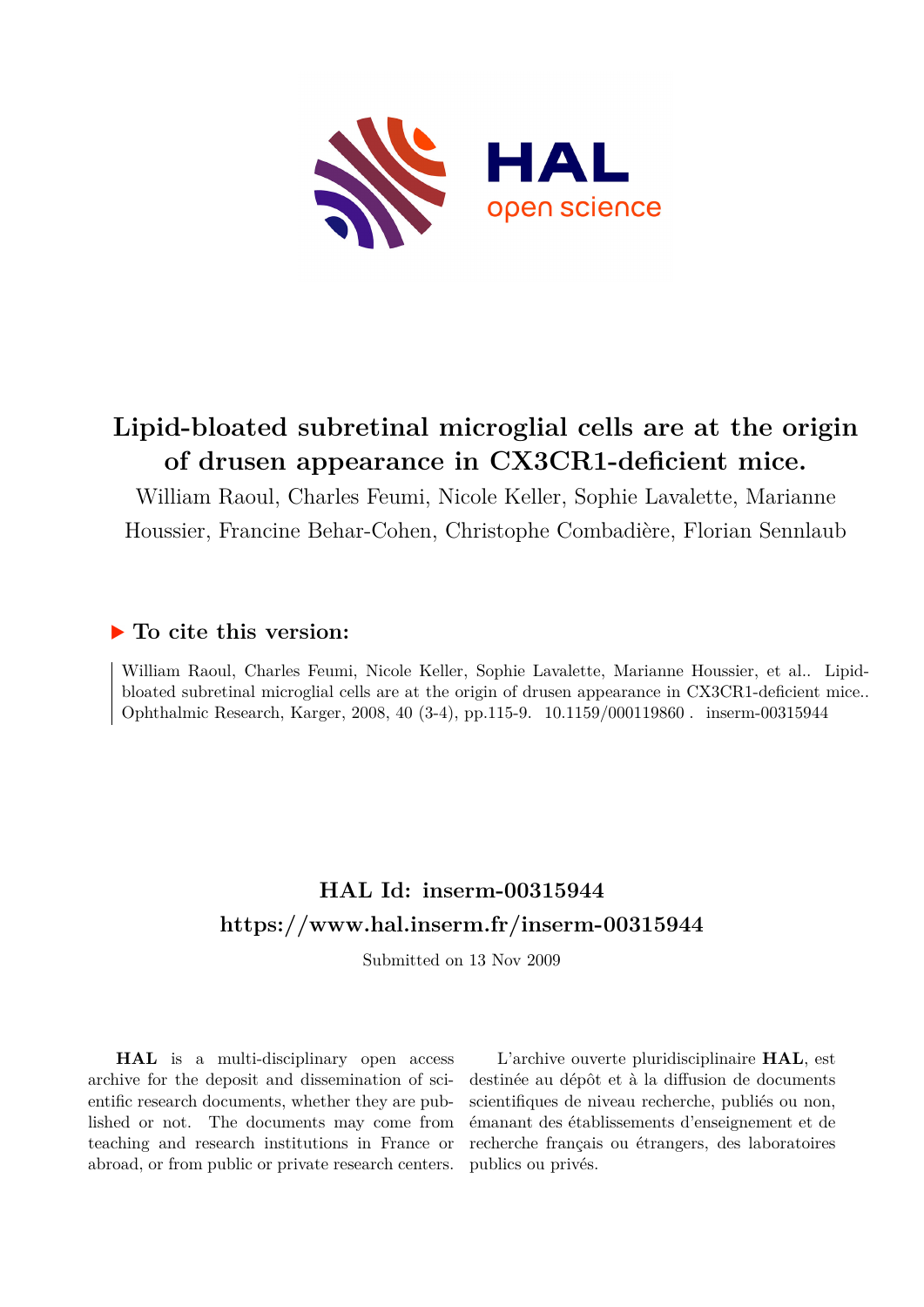# Lipid bloated subretinal microglial cells are at the origin of Drusen appearance in CX3CR1 deficient mice

Raoul W. <sup>1,2,3</sup>, Feumi C. <sup>1,2,3</sup>, Keller N. <sup>1,2,3</sup>, Lavalette S. <sup>1,2,3</sup>, Houssier M. <sup>1,2,3</sup>, Behar-Cohen F.

<sup>1,2,3,6</sup> \* Combadière C. <sup>2,4,6</sup> \* Sennlaub F. <sup>1,2,3</sup>

\*these authors contributed equally to the work

<sup>1</sup>Inserm, UMR S 872, Paris, F-75006 France

<sup>2</sup>Université Pierre et Marie Curie-Paris6, Paris, 75634, France

<sup>3</sup>Centre de Recherche des Cordeliers, Université Pierre et Marie Curie – Paris 6, UMR S 872

Paris, F-75006 France

4 Inserm U543, Laboratoire d'Immunologie Cellulaire, Paris, 75013, France

<sup>5</sup>AP-HP, Groupe Hospitalier Pitié-Salpétrière, Service d'Immunologie, Paris, 75651, France

<sup>6</sup>Hôtel Dieu, Service d'Ophtalmologie, Centre de Recherche ophtalmologique, 75006 Paris

To whom correspondance should be addressed Dr Florian Sennlaub, Inserm, UMRS 872, Centre de recherche des Cordeliers, 15 rue de l'Ecole de Médecine, 75006 Paris, France. Tel: (33) 1 40 46 78 63, Fax: (33) 1 40 46 78 65, Email : sennlaub@idf.inserm.fr.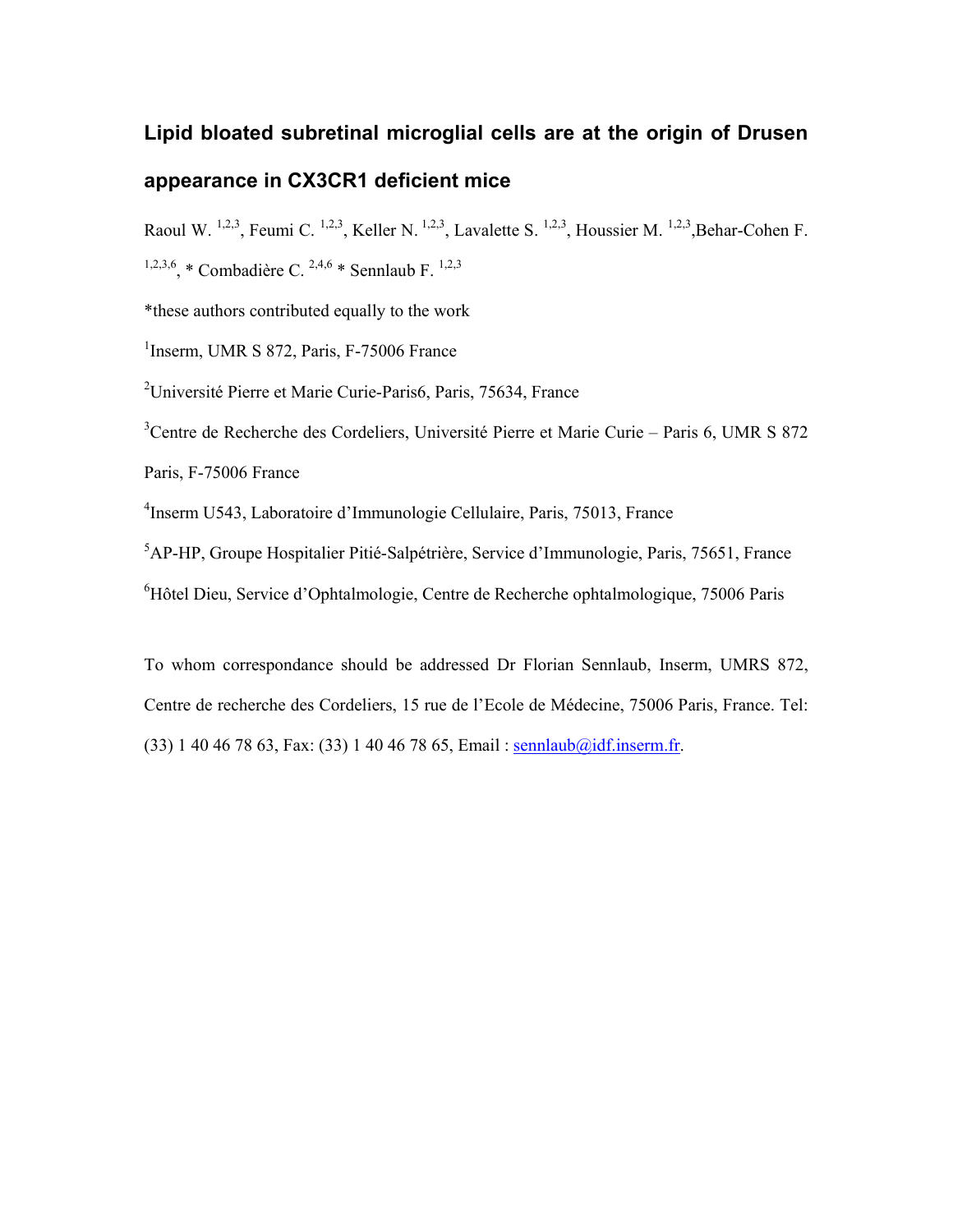### Abstract

Drusen, the white yellowish deposits that can be seen in funduscopy, are a hallmark of age related macular disease (AMD). Histologically, drusen are believed to be dome-shaped or more confluent lipid accumulations between the retinal pigment epithelium and the choroicapillaries. Recent advances in mouse fundoscopy have revealed the presence of drusen-like structures in chemokine knockout animals in the absence of sizeable dome-shaped material below the RPE. We show that aged  $CX3CR1<sup>-/-</sup>$  mice present with drusen-like appearance in funduscopy that is associated with a progressive age-related microglial cell (MC) accumulation in the subretinal space. We demonstrate that the anatomical equivalent of the drusen-like appearance in these mice are lipid bloated subretinal MCs rather than sub-RPE deposits (1).

### Introduction

Age-related macular degeneration (AMD) is the leading cause of vision loss in elderly people in the industrialized countries (2). Its most prominent pathologic features are lesions involving the retinal pigment epithelium (RPE) and Bruch's membrane (BM), photoreceptor degeneration and, in the most aggressive cases, choroidal neovascularization (CNV) (3). Early AMD is characterized by the excessive presence of yellowish white subretinal deposits called drusen, located on BM, partially covered by the RPE and clinically visible with funduscopy (3, 4). Drusen are composed of lipids and glycoproteins contain numerous degenerating organelles (5), and are believed to be formed by extracellular deposit of materials or by transformed degenerating RPE cells (6). Controversy continues to surround their pathogenesis, as well as the causes of AMD. Some of the features of human AMD have been observed in transgenic mouse models. Notably CCL2 and CCR2 deficiency led to an age dependent appearance of yellowish drusen-like spots in funduscopy in the absence of dome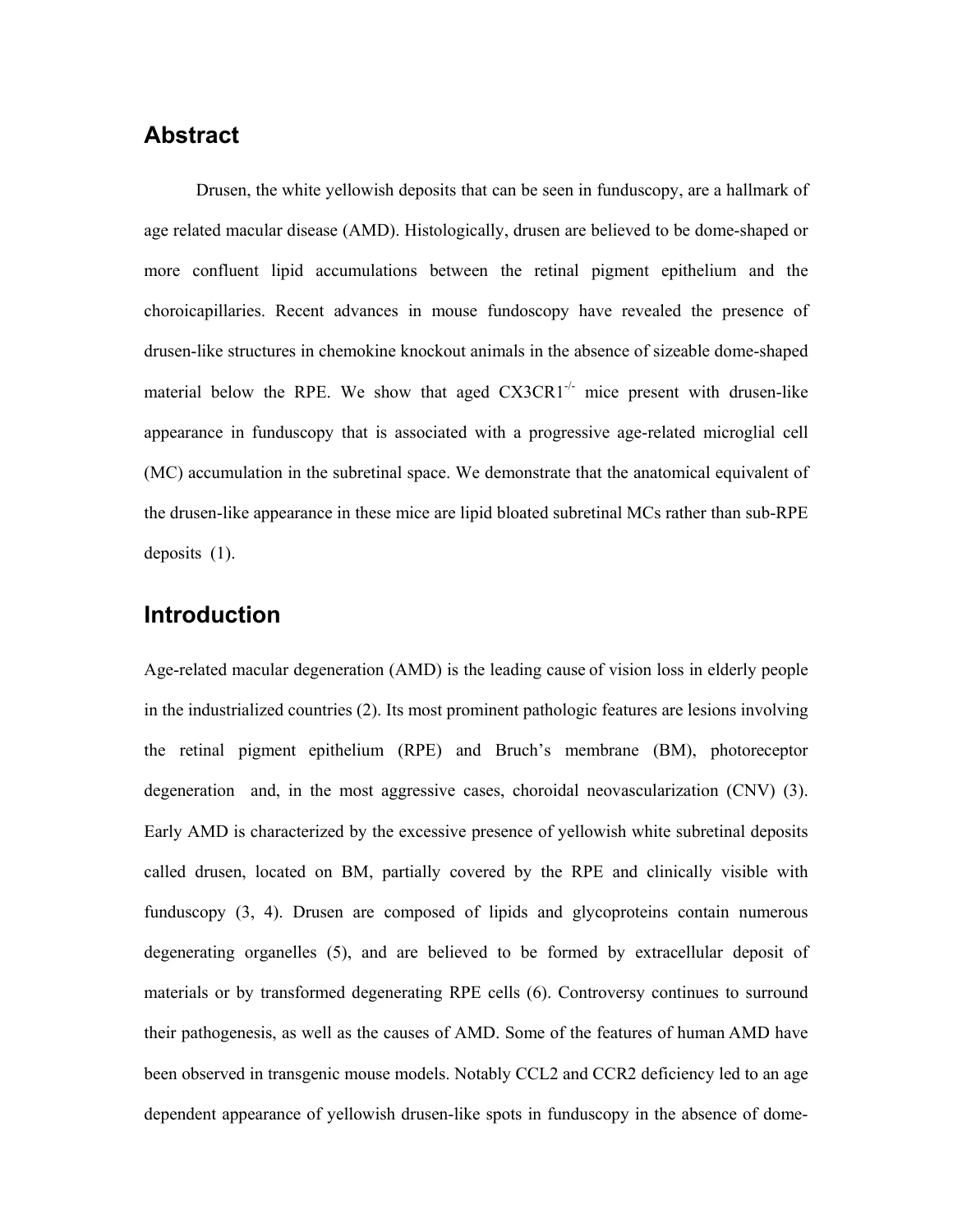shaped sub-RPE debris of an equivalent size (7). We recently demonstrated that CX3CR1 deficiency leads to subretinal MC accumulation that is associated with cardinal features of AMD (1). In these mice, drusen-like funduscopical appearance was caused by intracellular lipid accumulation in bloated subretinal microglial cells.

### **Results**

#### Subretinal MC (SrMC) accumulate in  $CX3CR1<sup>-/-</sup>$  mice with age

We have previously shown that green fluorescent (GFP) subretinal MCs progressively accumulate in  $CX3CR1^{GFP/GFP}$  mice (1) compared to  $CX3CR1^{+(GFP)}$  mice. On RPE flatmounts of 18-month-old CX3CR1<sup>+/+</sup> mice (Fig. 1A), CD11b-positive SrMC were seen occasionally, as previously reported (8). In contrast in  $CX3CR1^{-/-}$  mice, subretinal MC juxtaposed to RPE (Fig. 1B) accumulated significantly (Fig. 1C) similar to  $CX3CR1<sup>GFP/GFP</sup>$  mice.

#### Drusen observed in CX3CR1 knockout mice are subretinal bloated MC.

Subretinal deposits are characteristic in AMD. Funduscopy of senescent  $CX3CR1^{+/+}$ (Fig. 2A) and CX3CR1<sup>-/-</sup> (Fig. 2B) mice showed that all the CX3CR1<sup>-/-</sup> mice had numerous drusen-like yellow nodular deposits in the deep layer of the retina. To characterize in more detail the anatomical structure that produced this drusen-like appearance in funduscopy in  $CX3CR1^{-/-}$  mice, we "flatmounted" the eyes, thus exposing the RPE monolayer. The RPE monolayer of  $CX3CR1^{+/+}$  animals, observed in tangential white light, appeared regular and smooth (1). In contrast, in CX3CR1 knockout mice, examination of the monolayer showed elevated white spots (Fig. 2C). Higher magnification revealed the intracellular location of this white material in bloated CD11b positive cells (Fig 2D green fluorecence) adjacent to the RPE cell monolayer (phalloidin stain in red). These intracellular yellowish white deposits were present only in CD11b positive cells and histological serial sections of drusen-bearing eyes revealed no significant dome-shaped sub RPE deposits (data not shown). These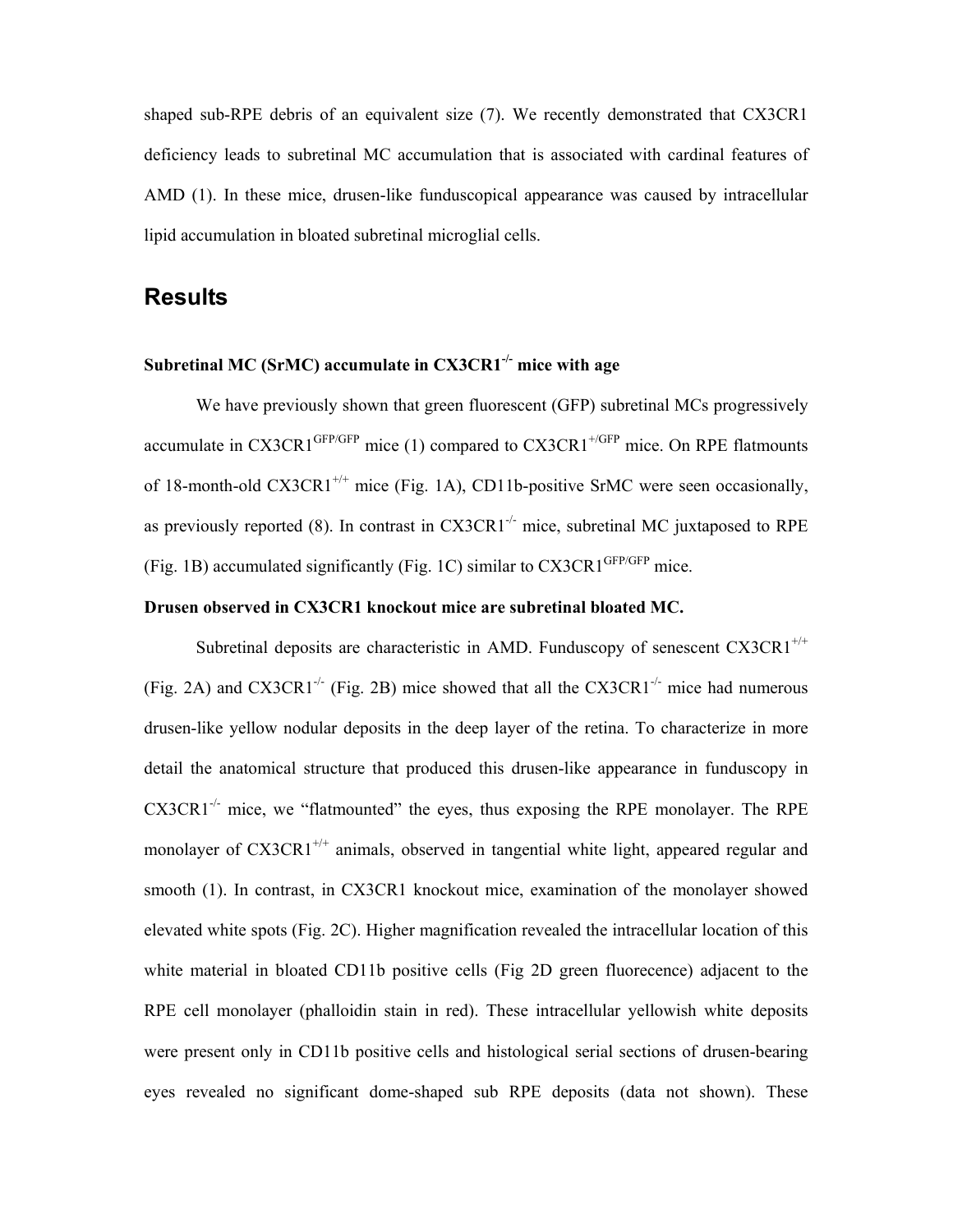subretinal ramified cells were also positive for the specific MC marker 5D4 (data not shown) and very similar to the GFP-positive cells previously described in  $CX3CR1<sup>GFP/GFP</sup>$  mice (1). Not all subretinal MC were bloated, but only the bloated cells appeared drusen-like on RPE flatmounts.

#### Subretinal bloated MCs contain multiple lipid droplets and OS derived debris.

Ultrastructural analysis of senescent CX3CR1<sup>-/-</sup> eyes by transmission electron microscopy confirmed the presence of subretinal cells between the outer segment (OS) and the RPE cells (Fig. 3A), which contained intracellular lipid deposits and remnants of OS (Fig. 3B), typically observed in RPE cells (9) as previously described (1).

### **Discussion**

In CX3CR1-deficient mice, MC accumulated subretinally significantly in  $CX3CR1^{-1}$ mice compared to  $CXXCR1^{+/+}$  mice. A subset of these subretinal MCs appeared bloated with white intracellular material. Electron microscopy revealed the presence of intracellular lipid droplets that might explain the white appearance of the intra-cellular accumulation. Furthermore partially digested OS in phagosomes were found in the subretinal MCs that can usually only be seen in RPE cells. It is intriguing to speculate that the intracellular lipid accumulation in subretinal MCs occurs secondary to excessive ingestion of OS by the subretinal MCs. As bloated subretinal MCs can also be found in the human disease (10) (1), one can not exclude that bloated subretinal MC contribute to some extent to the drusen appearance in human AMD. Furthermore, one might speculate that the rounded contours and steeply sloping sides characteristic of drusen (6) may derive in part from degenerating bloated MC that are subsequently covered by RPE cells. Supporting this theory is the fact that drusen contain numerous degenerating organelles (5), the origin of which may be degenerating retinal MCs. Supporting the hypothesis that degenerating MCs contribute to drusen formation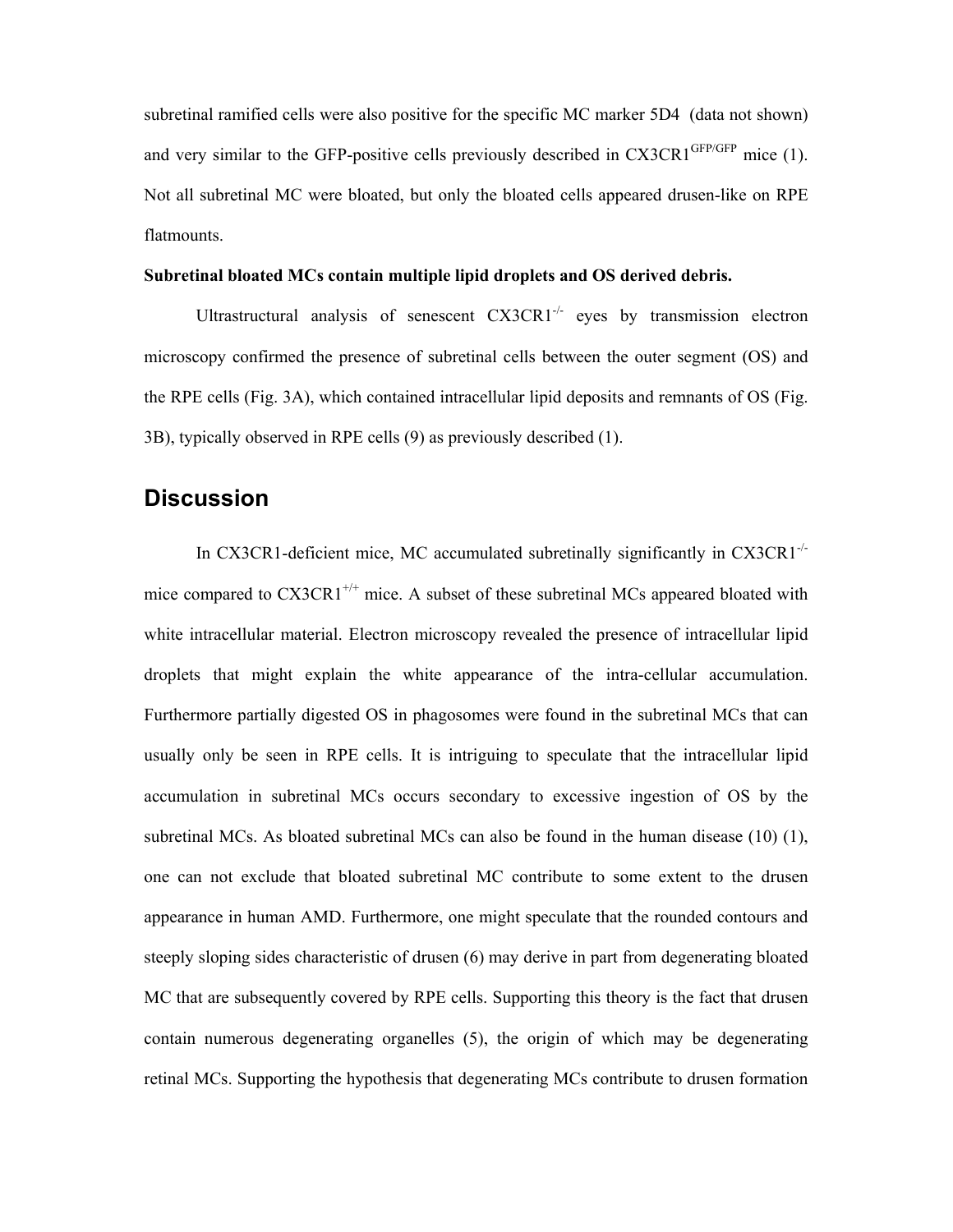is the fact that CX3CR1 deposits can be found in drusen in AMD patients (1). Similarly drusen deposits have been reported to contain apolipoprotein E, complement factors, major histocompatibility complex (MHC) and amyloid oligomers  $(6, 11-14)$ . Activated MCs express ApoE (15), complement factors (16), MHC (17) and the beta-amyloid precursor protein (18) and might be the source of these proteins found in Drusen. MC can also be a major source of oxidative stress through respiratory bursts (19) that can cause the oxidative protein and lipid modifications which are typical for Drusen (20).

In summary, our results suggest that drusen-like appearance in CX3CR1 knockout animals and possibly in other mice are by in large caused by subretinal lipid-bloated MCs. Our study challenges the longstanding paradigm of drusen genesis as the gradual accumulation of extracellular debris from the RPE and choroid. We propose that subretinal MC accumulation might play a key role in drusen formation in AMD, where lipid bloated subretinal MCs can be found  $(1, 10)$ .

### Materials and methods

#### Animals

CX3CR1<sup>-/-</sup> mouse strain on C57BL/6 background and their controls were kept in specific pathogen-free conditions with food and water available *ad libitum* and housed in a 12/12 hr light/dark (100-500 lux) cycle. Animal experiments were approved by the Institutional Animal Care and Use Committee.

#### Fundus photography

Mice were anesthetized by intramuscular injection of ketamine (50 mg/kg) and xylazine (10 mg/kg). Pupils were fully dilated with 1% tropicamide or 1% atropin. Coverslips positioned on the mouse cornea were used as a contact glass. Fundus photographs were taken with a digital camera mounted on an ophthalmic operating microscope (Zeiss).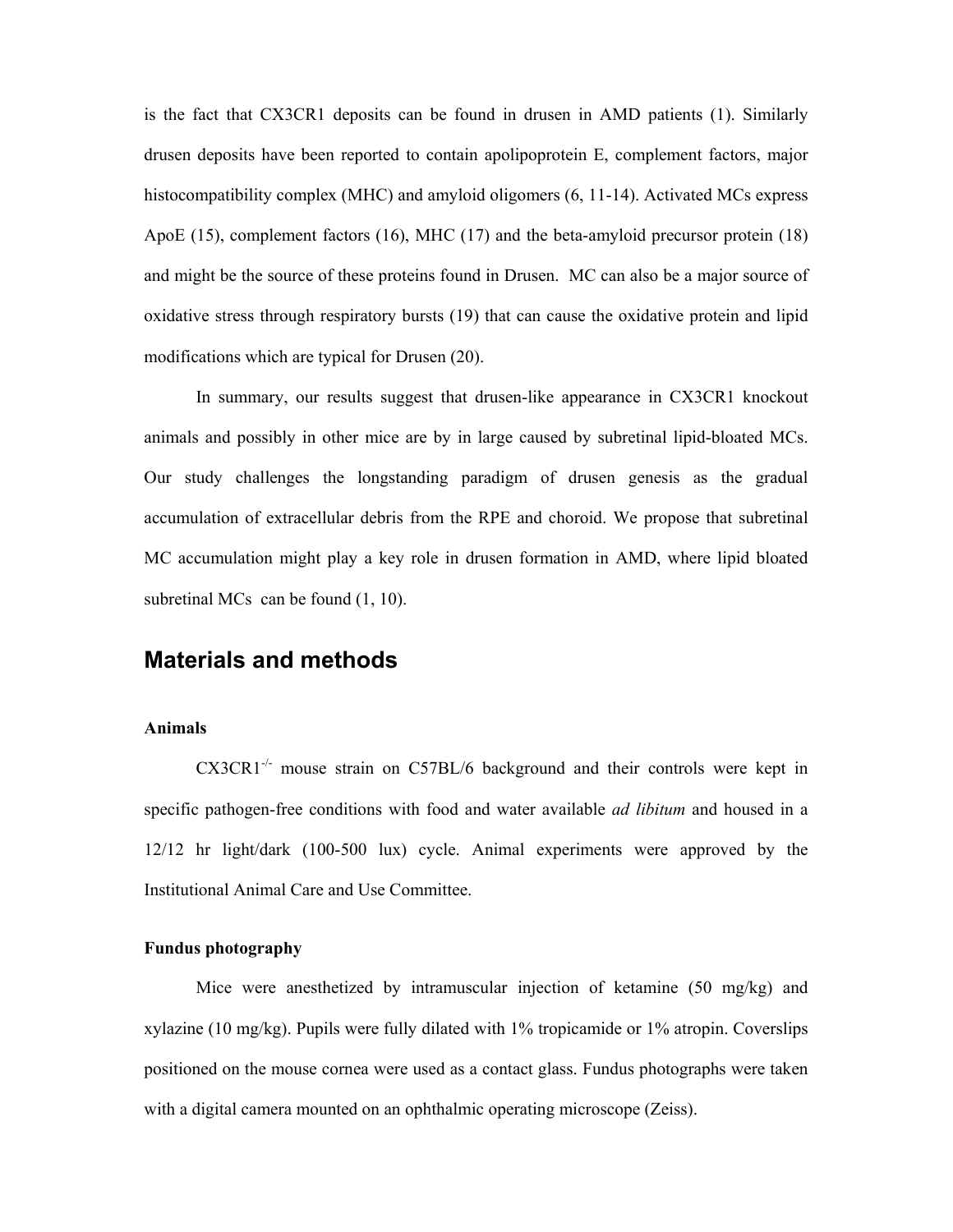#### Immunohistochemistry.

Antibodies used were rat monoclonal anti-CD11b (Serotec) and Rhodamine Phalloïdin (Molecular Probes). The corresponding Alexa Fluor 488-conjugated secondary antibody (Molecular Probes) was used to reveal the primary antibody and sections were counterstained with 4-6-diamino-2-phenylindole (DAPI). Flatmounts were viewed with a fluorescence microscope (BX51; Olympus).

#### Choroidal flatmounts and SrMC quantifications

Eyes were enucleated, fixed in 4% PFA for 15 minutes at room temperature and sectioned at the limbus; the cornea and lens were discarded (for CNV, mice were perfused with Fluorescein Dextran  $10<sup>6</sup>$  before enucleation). The retinas were carefully peeled from the RPE/choroid/sclera. Retinas and choroids were fixed for an additional 15 minutes in methanol at –20°C and incubated with the indicated primary and secondary antibodies. The choroids and retinas were radially incised, flatmounted and viewed with a fluorescence microscope (BX51; Olympus). For RPE flatmount photographs, tangential white light was applied by placing the light-conducting glass fibers of a KL2500LCD Schott lamp directly over the coverslip, next to the objective. SrMC were counted on CD11b stained whole RPE/choroidal flatmounts up to the ciliary body and on the outer segment side of the retina. The surface of the RPE was measured and SrMC density calculated.

#### Electron microscopy

For electron microscopy, eyes were fixed in 2.5% glutaraldehyde of cacodylate buffer (0.1 M, pH 7.4). After 1 hour, eyeballs were dissected, fixed for another 3 hours, post-fixed in 1% osmium tetroxide in cacodylate buffer, and dehydrated in graduated ethanol solution. The samples were included in epoxy resin and oriented. Ultrathin sections (80 nm) were stained for contrast with uranyl acetate and lead citrate and were observed in a JEOL 100 CX II electron microscope (JEOL, Tokyo, Japan) with 80 kV.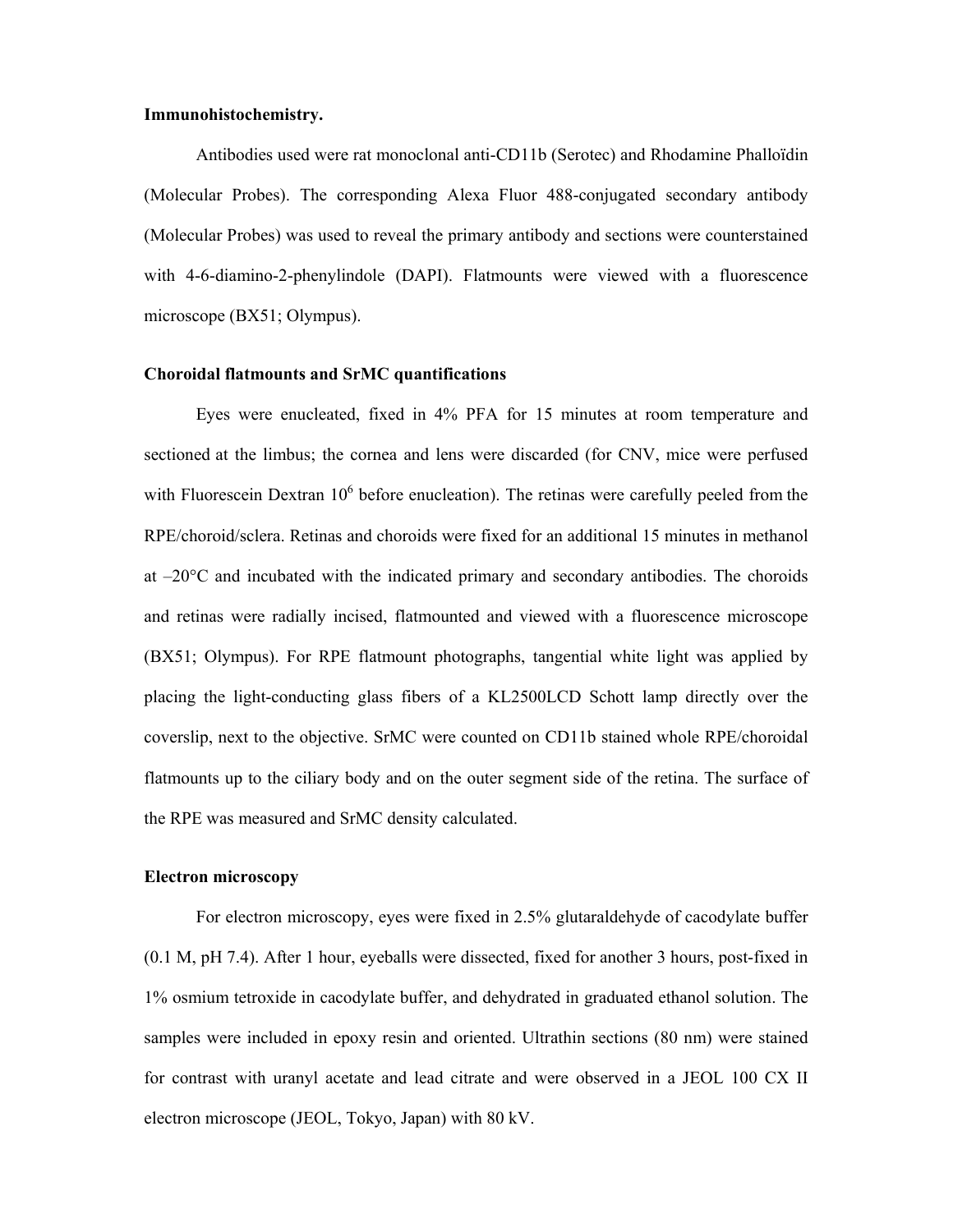#### Statistical Analysis

Graph Pad Prism 4 (GraphPad Software) was used for data analysis and graphic representation. All values are reported as mean ± SEM. Statistical comparisons used unpaired two-sample *t*-tests for means and Mann-Whitney U tests. Significance was set at  $p < 0.05$ .

### Acknowledgments

We thank Dr. D. Littman and Dr. S Jung for sharing the CX3CR1Kin GFP mice and

Dr. R.S. Molday for the anti-rhodopsin antibody. This work was supported by grants from

Inserm, ANR "Cardiovasculaire, obésité et diabète" (AO5088DS), ANR "blanc"

(AO5120DD), European Grant "Innochem" 518167, PNR vision (AO6004SP). C.C. is the

recipient of a contract «Interface» from Assistance Publiques-Hopitaux de Paris.

## References

- 1. Combadière, C., Feumi, C., Raoul, W., Keller, N., Rodéro, M., Pézard, A., Lavalette, S., Houssier, M., Jonet, L., Picard, E., et al. 2007. CX3CR1-dependent subretinal microglia cell accumulation is associated with cardinal features of age-related macular degeneration. Journal of Clinical Investigation in press.
- 2. Friedman, D.S., O'Colmain, B.J., Munoz, B., Tomany, S.C., McCarty, C., de Jong, P.T., Nemesure, B., Mitchell, P., and Kempen, J. 2004. Prevalence of age-related macular degeneration in the United States. Arch Ophthalmol 122:564-572.
- 3. Sarks, S.H. 1976. Ageing and degeneration in the macular region: a clinicopathological study. Br J Ophthalmol 60:324-341.
- 4. Bird, A.C., Bressler, N.M., Bressler, S.B., Chisholm, I.H., Coscas, G., Davis, M.D., de Jong, P.T., Klaver, C.C., Klein, B.E., Klein, R., et al. 1995. An international classification and grading system for age-related maculopathy and age-related macular degeneration. The International ARM Epidemiological Study Group. Surv Ophthalmol 39:367-374.
- 5. Farkas, T.G., Sylvester, V., and Archer, D. 1971. The ultrastructure of drusen. Am J Ophthalmol 71:1196-1205.
- 6. Hageman, G.S., Luthert, P.J., Victor Chong, N.H., Johnson, L.V., Anderson, D.H., and Mullins, R.F. 2001. An integrated hypothesis that considers drusen as biomarkers of immune-mediated processes at the RPE-Bruch's membrane interface in aging and age-related macular degeneration. Prog Retin Eye Res 20:705-732.
- 7. Ambati, J., Anand, A., Fernandez, S., Sakurai, E., Lynn, B.C., Kuziel, W.A., Rollins, B.J., and Ambati, B.K. 2003. An animal model of age-related macular degeneration in senescent Ccl-2- or Ccr-2-deficient mice. Nat Med 9:1390-1397.
- 8. Ng, T.F., and Streilein, J.W. 2001. Light-induced migration of retinal microglia into the subretinal space. Invest Ophthalmol Vis Sci 42:3301-3310.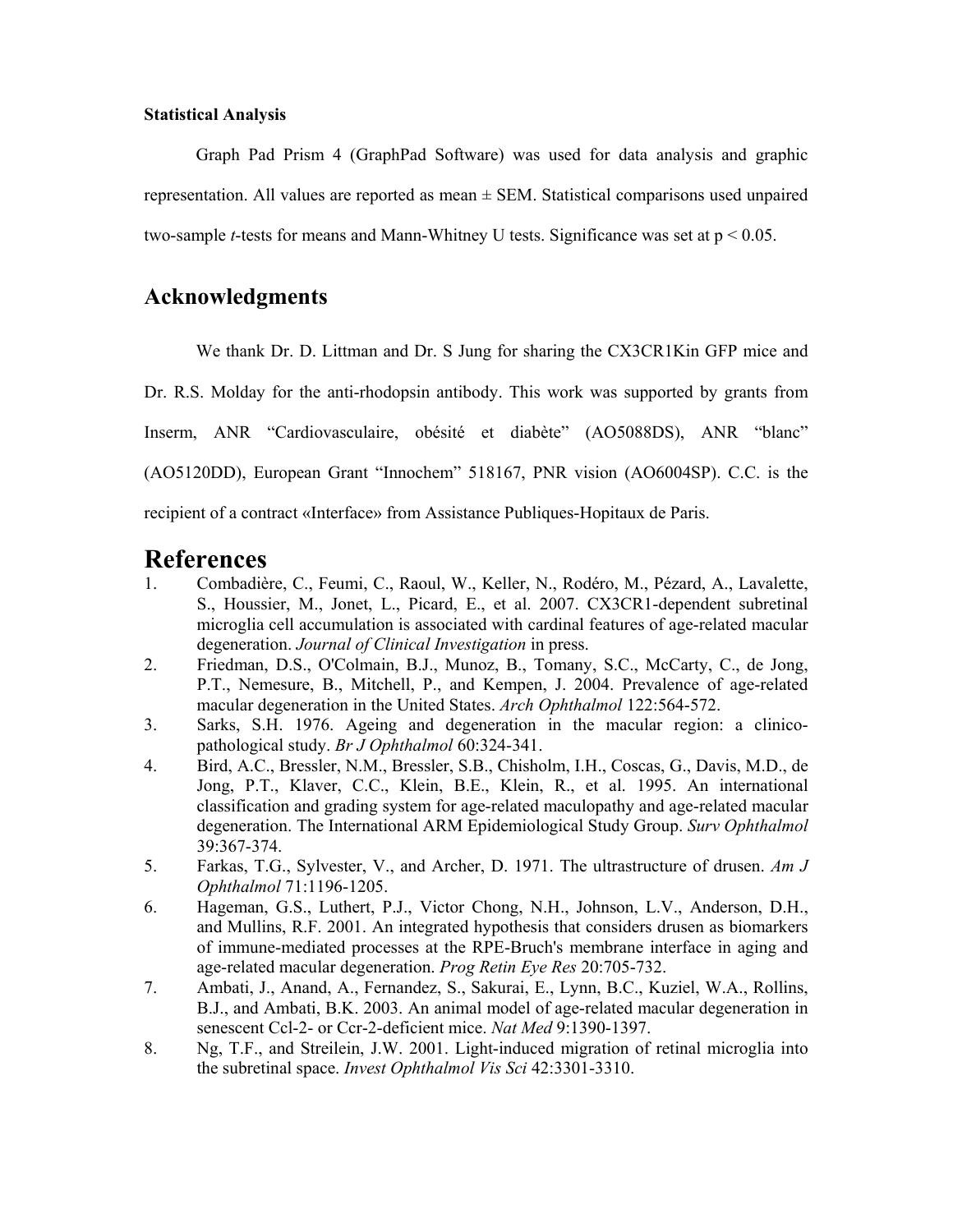- 9. Tamai, M., and O'Brien, P.J. 1979. Retinal dystrophy in the RCS rat: in vivo and in vitro studies of phagocytic action of the pigment epithelium on the shed rod outer segments. Exp Eye Res 28:399-411.
- 10. Gupta, N., Brown, K.E., and Milam, A.H. 2003. Activated microglia in human retinitis pigmentosa, late-onset retinal degeneration, and age-related macular degeneration. Exp Eye Res 76:463-471.
- 11. van der Schaft, T.L., Mooy, C.M., de Bruijn, W.C., and de Jong, P.T. 1993. Early stages of age-related macular degeneration: an immunofluorescence and electron microscopy study. Br J Ophthalmol 77:657-661.
- 12. Mullins, R.F., Russell, S.R., Anderson, D.H., and Hageman, G.S. 2000. Drusen associated with aging and age-related macular degeneration contain proteins common to extracellular deposits associated with atherosclerosis, elastosis, amyloidosis, and dense deposit disease. Faseb J 14:835-846.
- 13. Luibl, V., Isas, J.M., Kayed, R., Glabe, C.G., Langen, R., and Chen, J. 2006. Drusen deposits associated with aging and age-related macular degeneration contain nonfibrillar amyloid oligomers. J Clin Invest 116:378-385.
- 14. Johnson, L.V., Leitner, W.P., Rivest, A.J., Staples, M.K., Radeke, M.J., and Anderson, D.H. 2002. The Alzheimer's A beta -peptide is deposited at sites of complement activation in pathologic deposits associated with aging and age-related macular degeneration. Proc Natl Acad Sci U S A 99:11830-11835.
- 15. Xu, Q., Bernardo, A., Walker, D., Kanegawa, T., Mahley, R.W., and Huang, Y. 2006. Profile and regulation of apolipoprotein E (ApoE) expression in the CNS in mice with targeting of green fluorescent protein gene to the ApoE locus. J Neurosci 26:4985- 4994.
- 16. Bellander, B.M., Bendel, O., Von Euler, G., Ohlsson, M., and Svensson, M. 2004. Activation of microglial cells and complement following traumatic injury in rat entorhinal-hippocampal slice cultures. J Neurotrauma 21:605-615.
- 17. Matsubara, T., Pararajasegaram, G., Wu, G.S., and Rao, N.A. 1999. Retinal microglia differentially express phenotypic markers of antigen-presenting cells in vitro. Invest Ophthalmol Vis Sci 40:3186-3193.
- 18. Haass, C., Hung, A.Y., and Selkoe, D.J. 1991. Processing of beta-amyloid precursor protein in microglia and astrocytes favors an internal localization over constitutive secretion. *J Neurosci* 11:3783-3793.
- 19. Klegeris, A., and McGeer, P.L. 1994. Rat brain microglia and peritoneal macrophages show similar responses to respiratory burst stimulants. J Neuroimmunol 53:83-90.
- 20. Crabb, J.W., Miyagi, M., Gu, X., Shadrach, K., West, K.A., Sakaguchi, H., Kamei, M., Hasan, A., Yan, L., Rayborn, M.E., et al. 2002. Drusen proteome analysis: an approach to the etiology of age-related macular degeneration. Proc Natl Acad Sci U S A 99:14682-14687.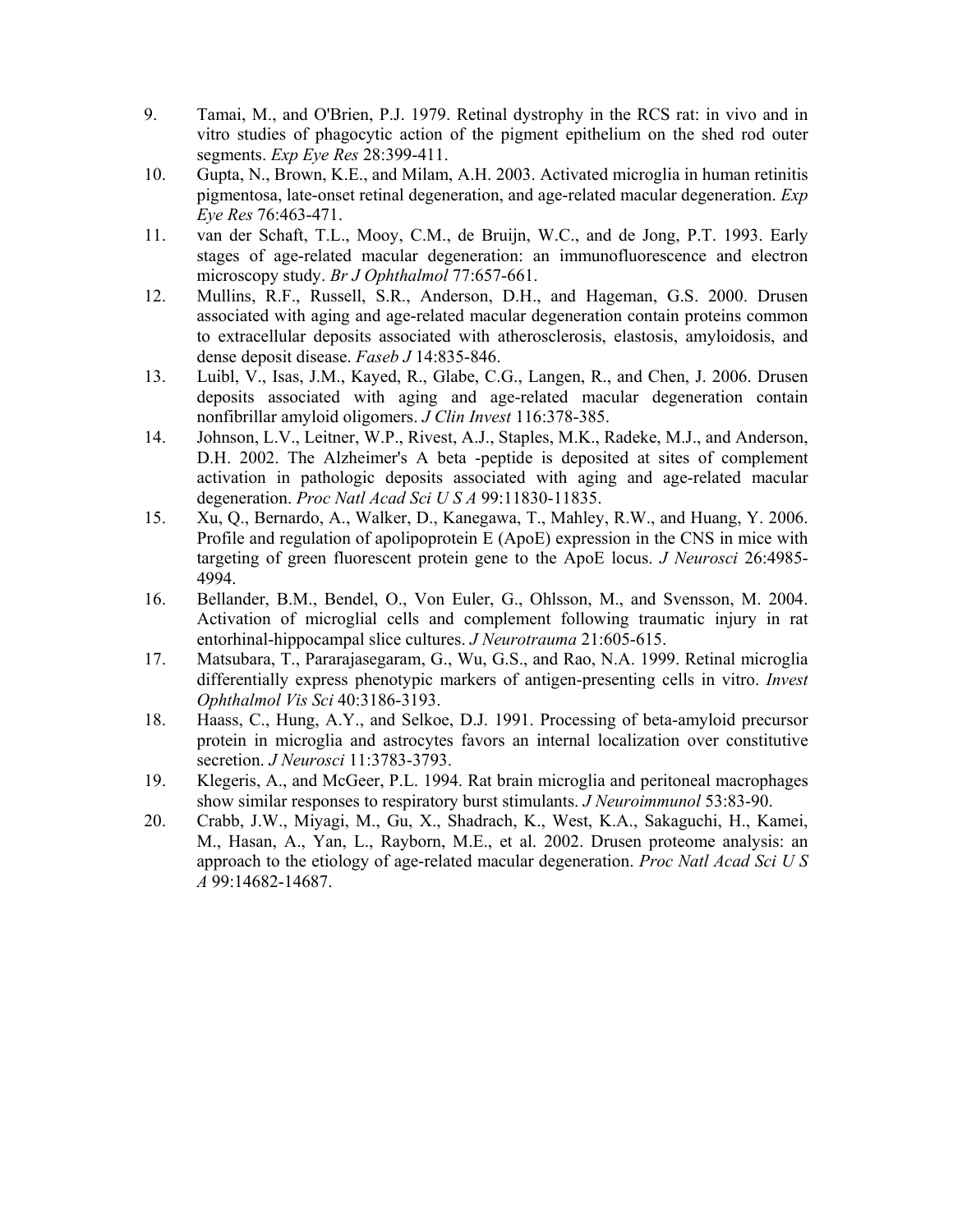### Figure legends:



Figure 1: Subretinal MC accumulate in CX3CR1<sup>-/-</sup> C57BL/6 mice with age

RPE flatmounts of aged mice show a strong accumulation of subretinal MC in  $C X 3C R1^{+/+}$  (A) and  $C X 3C R1^{-/-}$  mice (B). Quantification of subretinal CD11b-positive cells on RPE flatmounts reveals that subretinal MC accumulate progressively in  $CX3CR1^{-1}$  mice and are significantly more numerous than in  $CX3CR1^{+/+}$  mice (C). Experiments were performed on 5 eyes from different mice per group. \*,  $P < 0.05$ . CX3CR1<sup>+/+</sup> (+/+) in white columns and  $CX3CR1^{-/-}$  (-/-) in black columns. Scale bars: 50 µm.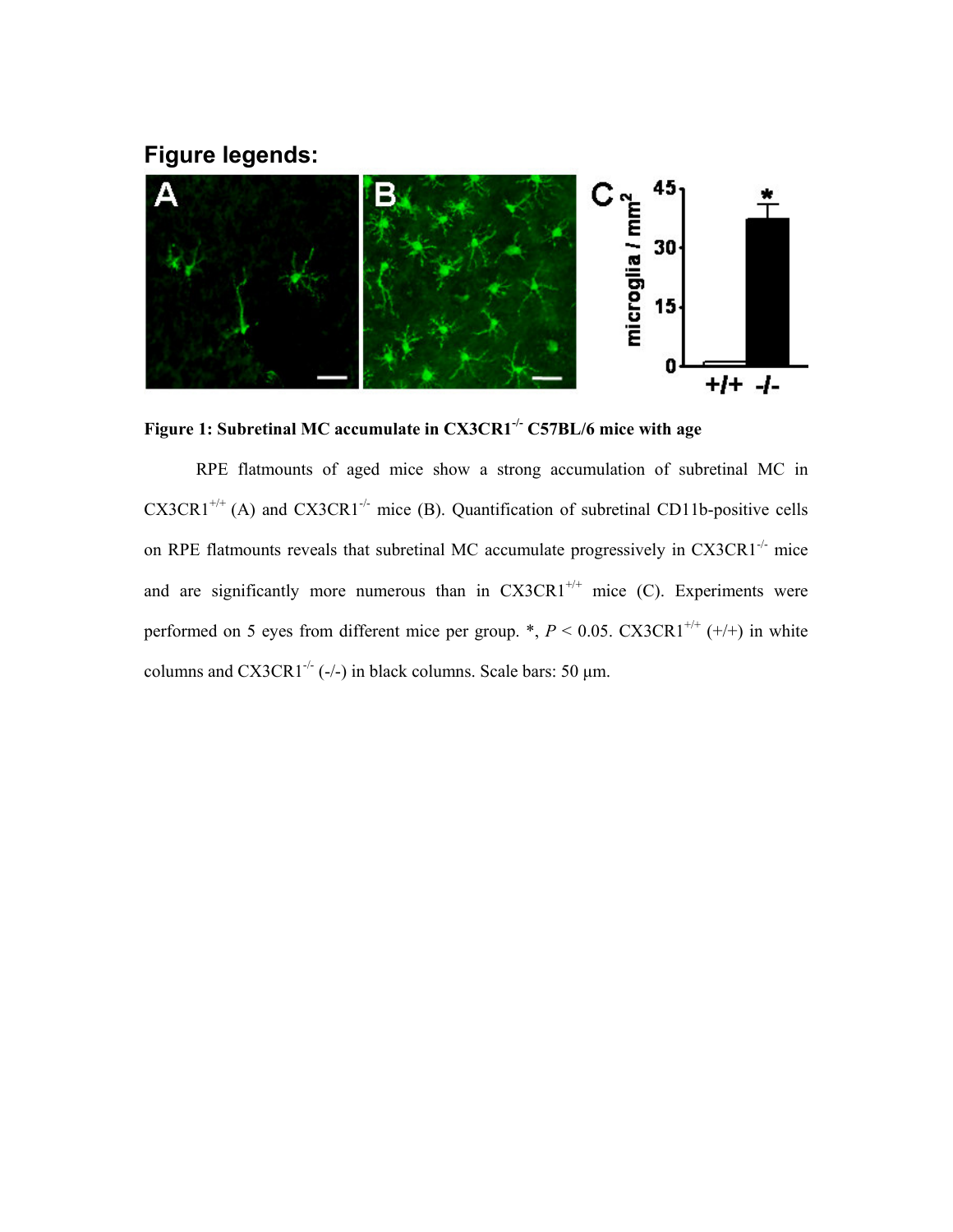

### Figure 2: Drusen observed in CX3CR1 knockout animals are bloated subretinal MC

Comparison of fundus photos and micrographs of a retinal pigment epithelium (RPE) flatmount in tangential light of 1-year-old  $CX3CR1^{+/+}$  (A) and  $CX3CR1^{-/-}$  mice (B) reveals multiple drusen in CX3CR1<sup>-/-</sup> mice. Close-up of a drusen (arrow) in a CX3CR1<sup>-/-</sup> mouse in tangential light (C) superposed with CD11b-positive (green, phalloidin in red, and DAPI blue) subretinal ramified cell (D, E tangential light and DAPI merged) on RPE flatmounts.